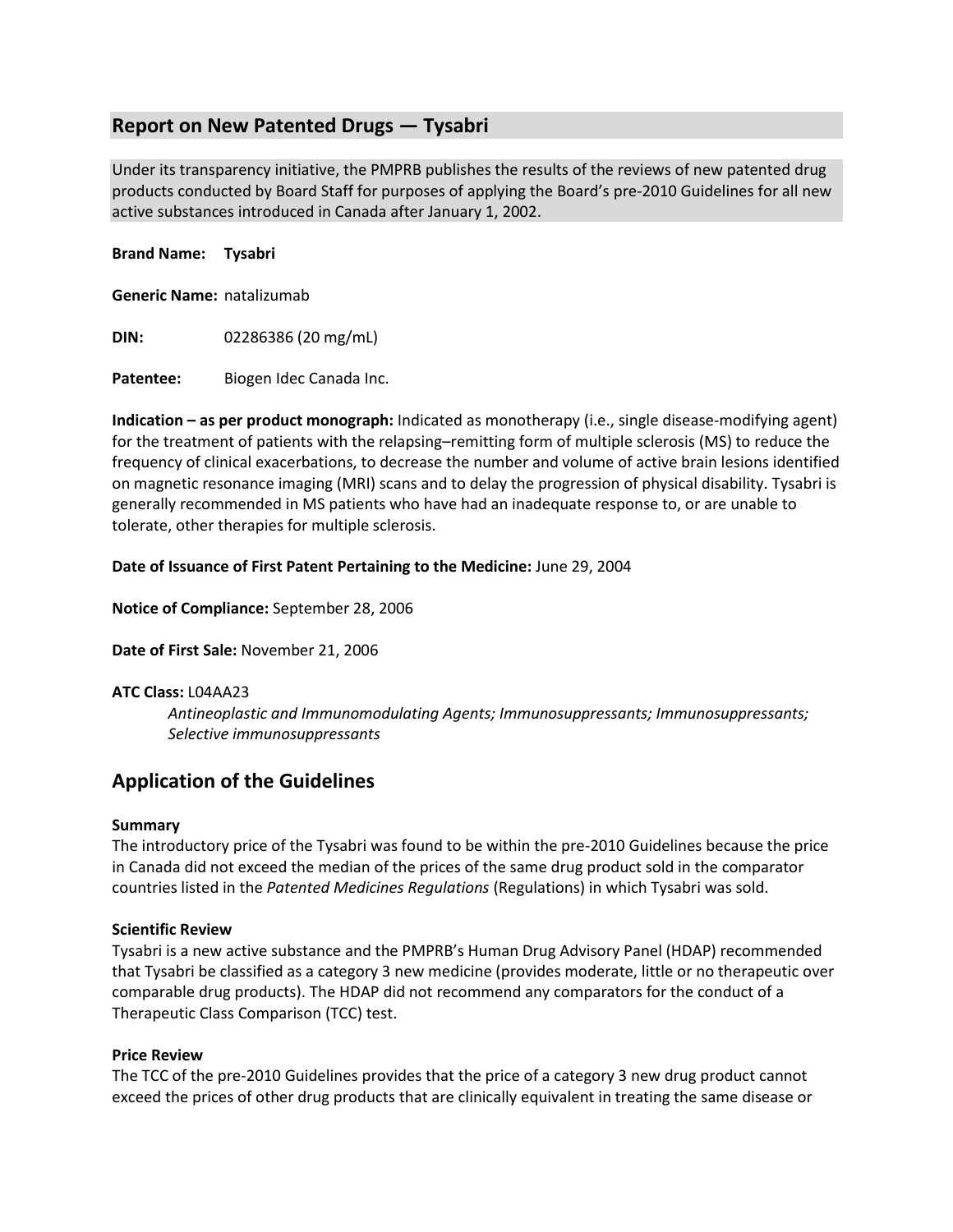condition. Comparators are generally selected from among existing drug products in the same 4th level of the World Health Organization (WHO) Anatomical Therapeutic Chemical (ATC) Classification System. However, when it is inappropriate or impossible to conduct a TCC test, Board Staff will give primary weight to the median of the international prices identified in an International Price Comparison (IPC) test. See the Board's *Compendium of Guidelines, Policies and Procedures "up to 2009"* for a more complete description of the Guidelines and the policies on TCCs.

As no comparators were identified for purposes of conducting a TCC test, an IPC test was conducted. The introductory price of Tysabri was considered within the pre-2010 Guidelines as it did not exceed the median of the international prices identified in the IPC test. Tysabri was sold in six countries listed in the Regulations, namely, Germany, Italy, Sweden, Switzerland, United Kingdom and the United States.

### **Introductory Period (November to December 2006)**

| <b>Country and Median</b> | <b>Price (in Canadian dollars)</b> |
|---------------------------|------------------------------------|
| Canada                    | (1)                                |
| France                    | Not sold                           |
| Germany                   | \$185.7471 per mL(2)               |
| Italy                     | \$184.2120 per mL(2)               |
| Sweden                    | \$172.3649 per mL(2)               |
| Switzerland               | \$178.2805 per mL(2)               |
| United Kingdom            | \$168.8668 per mL(2)               |
| <b>United States</b>      | \$179.1648 per mL(2)               |
| Median                    | \$178.7227 per mL                  |

**Sources:** 

- 1 No public price available until 2008. La Régie de l'assurance maladie du Québec, 2008, listed a price of \$159.1876/mL.
- <sup>2</sup> Publicly available price as per the *Patented Medicines Regulations.*

The publication of Summary Reports is part of the PMPRB's commitment to make its price review process more transparent.

Where comparators and dosage regimens are referred to in the Summary Reports, they have been selected by the HDAP for the purpose of carrying out the PMPRB's regulatory mandate, which is to review the prices of patented drug products sold in Canada to ensure that such prices are not excessive.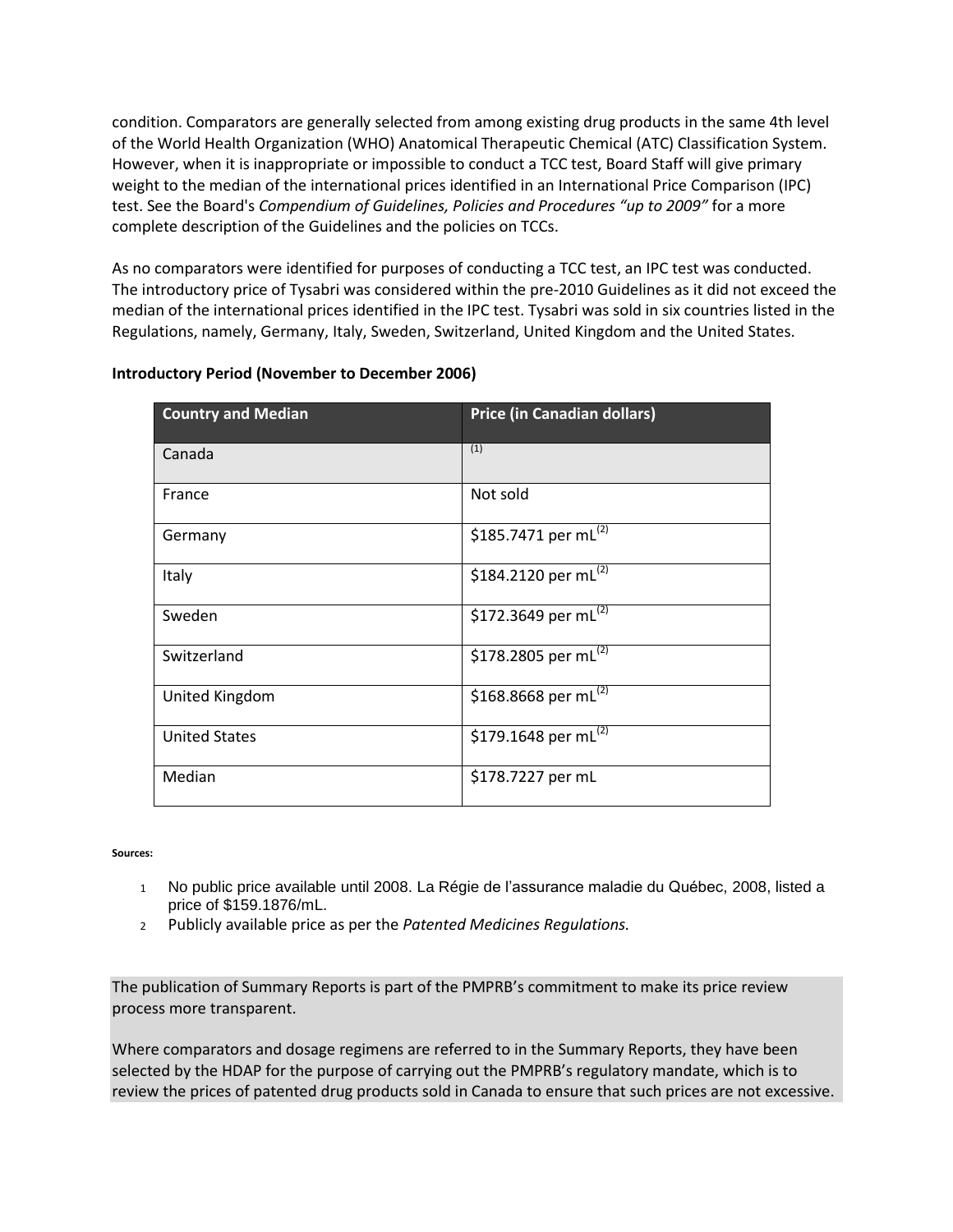The PMPRB reserves the right to exclude from the therapeutic class comparison test any drug product it has reason to believe is being sold at an excessive price.

In Summary Reports under the pre-2010 Guidelines, the PMPRB refers to the publicly available prices of comparators, provided that such prices are not more than 10% above a non-excessive price, in which case no price will be made available. Publication of these prices is for information only and should not be construed as indicating that the public prices are considered to be within the pre-2010 Guidelines.

The information contained in the PMPRB's Summary Reports should not be relied upon for any purpose other than stated and is not to be interpreted as an endorsement, recommendation or approval of any drug product, nor is it intended to be relied upon as a substitute for seeking appropriate advice from a qualified health care practitioner.

#### **References**

Fiore D. Multiple sclerosis and natalizumab. Am J Ther 2007; 14: 555–60.

Biinquet C et al. The prognostic value of initial relapses on the evolution of disability in patients with relapsing-remitting multiple sclerosis. Neuroepidemiology 2006; 27: 45–54.

Gaillard N et al. Influence of acute aggravations on the development of long-term handicap in relapsing remitting multiple sclerosis: a clinical study in 99 patients. Article in French. Rev Neurol (Paris) 2007; 163: 72–81.

Hirst C et al. Contribution of relapses to disability in multiple sclerosis. J Neurol 2008; 225: 72–81.

Lieu C, Blumhardt LD. Disability outcome measures in therapeutic trials of relapsing-remitting multiple sclerosis: effects of heterogeneity of disease course in placebo cohorts. J Neurol Neurosurg Psychiatry 2000; 68: 450–7.

Lublin FD. The incomplete nature of multiple sclerosis relapse resolution. J Neurol Sci 2007; 256 (suppl 1): S14–18.

Vollmer T. The natural history of relapses in multiple sclerosis. J Neurol Sci 2007; 256 (suppl 1): S5–13.

Young PJ et al. Relapses and subsequent worsening of disability inr elapsing-remitting multiple sclerosis. Neurology 2006; 67: 804–8.

Update on progressive multifocal leukoencepalopathy (PML) and Tysabri. EMEA Press release. London. 13 August 2008. Available at: [http://www.emea.europa.eu](http://www.emea.europa.eu/)

Mullen JT et al. Melanoma complicating treatment with natalizumab for multiple sclerosis (letter). N Eng J Med 2008; 358: 647–648.

Boster A et al. Intense immunosuppression in patients with rapidly worsening multiple sclerosis: treatment guidelines for the clinician. Lancet Neurol 2008; 7: 173–183.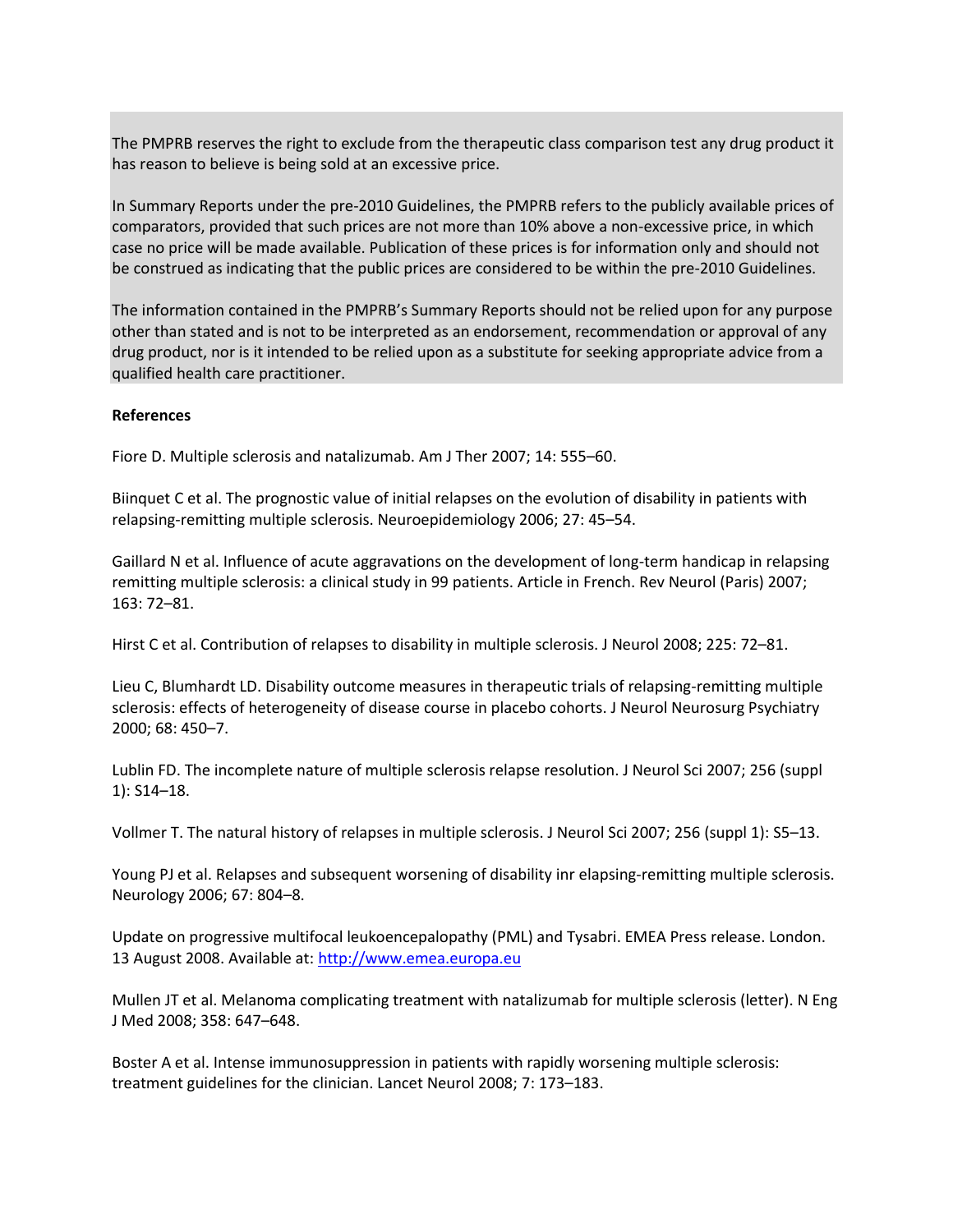Goodin DS et al. Assessment: the use of natalizumab (Tysabri) for the treatment of multiple sclerosis (an evidence-based review): Report of the Therapeutics and Technology Assessment Subcommittee of the American Academy of Neurology. Neurology 2008; 71: 766–773.

Rudick RA et al. Health related quality of life in multiple sclerosis: effects of natalizumab. Annals of Neurology; published online 14 August 2007.

Multiple sclerosis-natalizumab: Appraisal consultation document available from: <http://guidance.nice.org.uk/page.aspx?o=418937>

John T. Mullen, M.D.,Timothy K. Vartanian, M.D.,Michael B. Atkins, M.D. Melanoma Complicating Treatment with Natalizumab for Multiple Sclerosis. NEJM, 358; 6, February 7, 2008, p. 647–48.

Stefan Gattenlöhner, M.D., Eva-Bettina Brocker, M.D., Hans-Konrad Muller-Hermelink, M.D.

Polman CH, O'Connor PW, Havrdova E, *et al*. A randomized, placebo-controlled trial of natalizumab for relapsing multiple sclerosis. N Engl J Med 2006; 354: 899–910.

Rudick RA, Stuart WH, Calabresi PA, *et al*. Natalizumab plus interferon beta-1a for relapsing multiple sclerosis. N Engl J Med 2006; 354: 911–23.

Yousry TA, Major EO, Ryschkewitsch C, *et al*. Evaluation of patients treated with natalizumab for progressive multifocal leukoencephalopathy. N Engl J Med 2006; 354: 924–33.

O'Connor P. Key issues in the diagnosis and treatment of multiple sclerosis. Neurology 2002; 59(Suppl 3): S1–S33.

Grima DT, Torrance GW, Francis G, *et al*. Cost and health related quality of life consequences of multiple sclerosis. Mult Scler 2000; 6: 91–8.

Rice GP, Hartung H, Calabresi PA. Anti-α4 integrin therapy for multiple sclerosis. Mechanisms and rationale. Neurology 2005; 64: 1336–42.

Polman CH, O'Connor PW, Havrdova E, *et al*. A randomized, placebo-controlled trial of natalizumab for relapsing multiple sclerosis. N Engl J Med 2006; 354: 899–910.

Ropper AH. Selective treatment of multiple sclerosis. N Engl J Med 2006; 354: 965–7.

Natalizumab for relapsing multiple sclerosis. N Engl J Med 2006; 354: 2387–9.

Anonymous. The trials and tribulations of Tysabri. Lancet Neurol 2006; 5: 373.

Goodin D. The return of natalizumab: weighing benefit against risk. Lancet Neurol 2006; 5: 375–7.

Miller DH, Khan OA, Sheremata WA, *et al*. A controlled trial of natalizumab for relapsing multiple sclerosis. N Engl J Med 2003; 348: 15–23.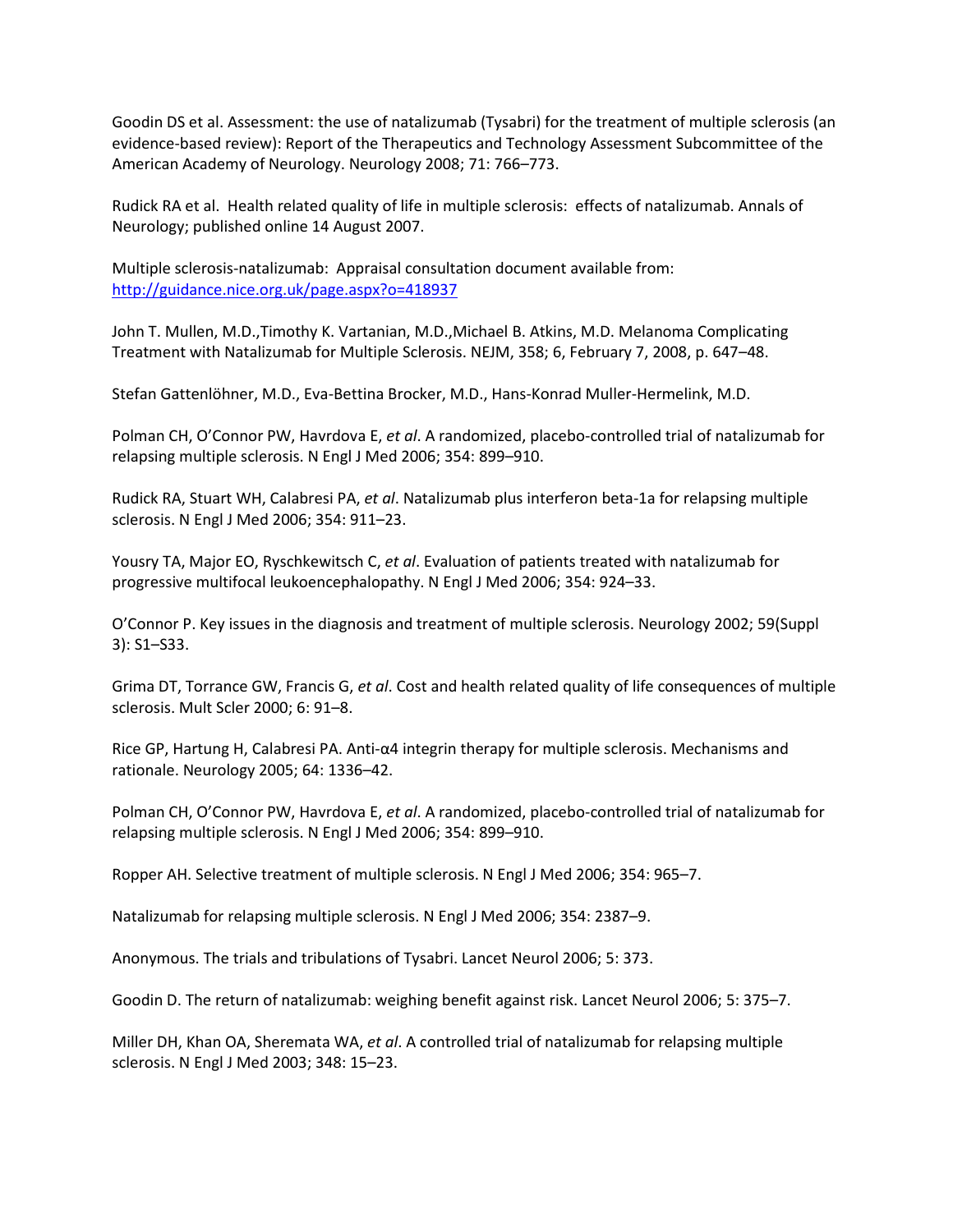Dalton CM, Miszkiel KA, Barker GJ, *et al*. Effect of natalizumab on conversion of gadolinium enhancing lesions to T1 hypointense lesions in relapsing multiple sclerosis. J Neurol 2004; 251: 407–13.

O'Connor P, Miller D, Riester K, *et al*. Relapse rates and enhancing lesions in a phase II trial of natalizumab in multiple sclerosis. Multiple Sclerosis 2005; 11: 568–72.

Tubridy N, Behan PO, Capildeo R, *et al*. The effect of anti-[alpha]4 integrin antibody on brain lesion activity in MS. Neurology 1999; 53: 466–72.

O'Connor PW, Goodman A, Willmer-Hulme AJ, *et al*. Randomized multicenter trial of natalizumab in acute MS relapses. Clinical and MRI effects. Neurology 2004; 62: 2038–43.

Randomized multicenter trial of natalizumab in acute MS relapses. Clinical and MRI effects. Neurology 2005; 64: 174–5.

Rudick RA, Stuart WH, Calabresi PA, *et al*. Natalizumab plus interferon beta-1a for relapsing multiple sclerosis. N Engl J Med 2006; 354: 911–23.

Karussis D, Biermann LD, Bohlega S, *et al*. A recommended treatment algorithm in relapsing multiple sclerosis: report of an international consensus meeting. Eur J Neurol 2006; 13: 61–71.

Goodin DS, Frohman EM, Garmany GP, *et al*. Disease modifying therapies in multiple sclerosis: Subcommittee of the American Academy of Neurology and the MS council for clinical practice guidelines. Neurology 2002; 58: 169–78.

Miller A, Cohen J, Eidelman B, *et al*. Disease management consensus statement. [http://www.nationalmssociety.org/pdf/forpros/Exp\\_Consensus.pdf](http://www.nationalmssociety.org/pdf/forpros/Exp_Consensus.pdf)

Rizvi SA, Agius MA. Current approved options for treating patients with multiple sclerosis. Neurology 2004; 63: S8–14.

Olek MJ. Treatment of relapsing-remitting multiple sclerosis. In: UpToDate, Rose, BD (Ed), UpToDate, Waltham, MA, 2006.

Calabresi PA. Considerations in the treatment of relapsing-remitting multiple sclerosis. Neurology 2002; 58: S10–22.

Doggrell SA. Natalizumab in multiple sclerosis: proceed with caution? Expert Opin Pharmacother 2006; 7: 1675–8.

Adelman B, Sandrock A, Panzara MA. Natalizumab and progressive multifocal leukoencephalopathy. N Engl J Med 2005; 353: 432–3.

Kleinschmidt BK, Tyler KL. Progressive multifocal leukoencephalopathy complicating treatment with natalizumab and interferon beta-1a for multiple sclerosis. N Engl J Med 2005; 353: 369–74.

Langer-Gould A, Atlas SW, Green AJ, *et al*. Progressive multifocal leukoencephalopathy in a patient treated with natalizumab. N Engl J Med 2005; 353: 375–81.